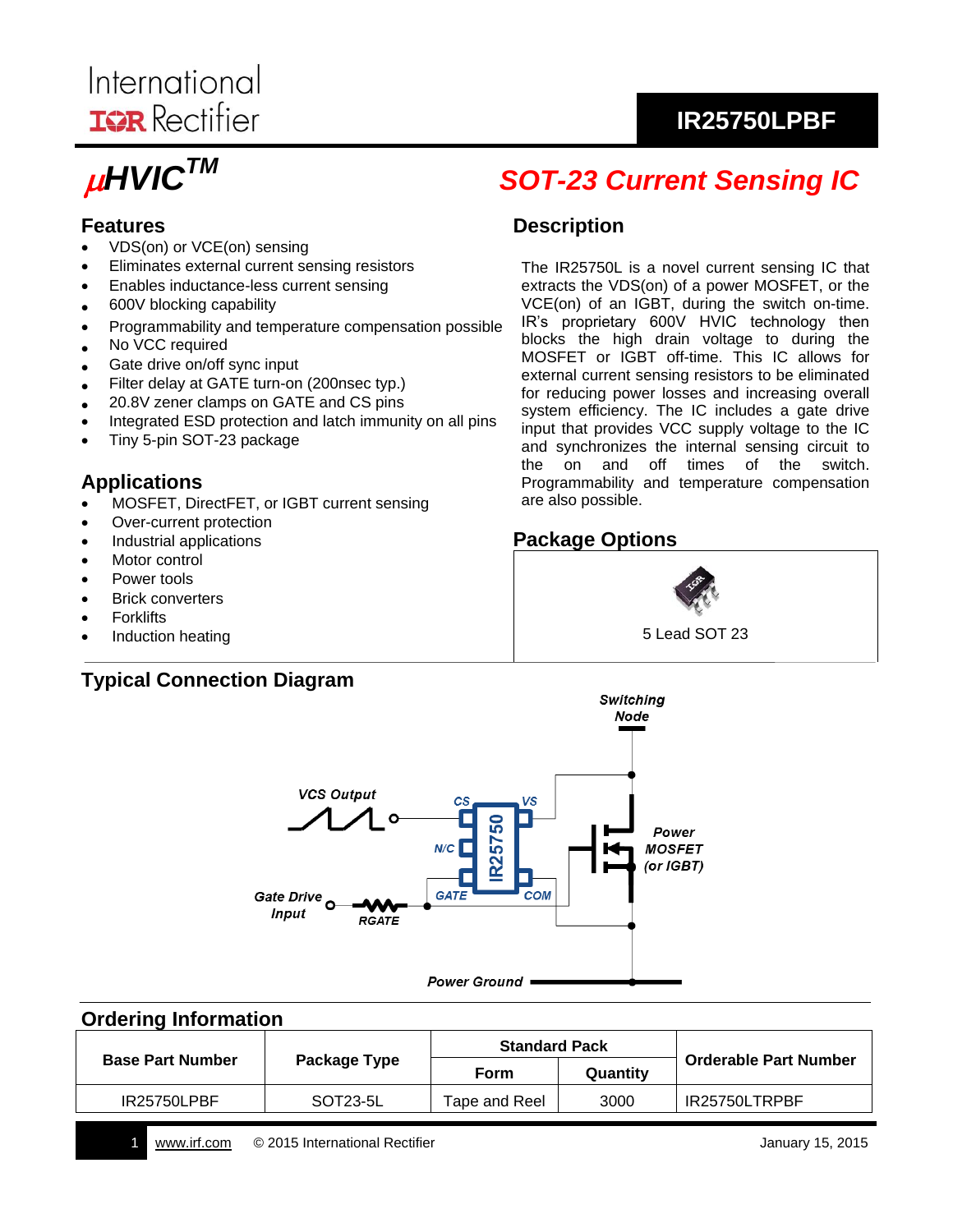

# **IR25750LPBF**

| <b>Table of Contents</b>                       | Page           |
|------------------------------------------------|----------------|
| Description                                    | 1              |
| Ordering Information                           | 1              |
| <b>Typical Connection Diagram</b>              | 1              |
| Absolute Maximum Ratings                       | 3              |
| <b>Recommended Operating Conditions</b>        | 3              |
| <b>Electrical Characteristics</b>              | 4              |
| <b>Functional Block Diagram</b>                | 5              |
| <b>Timing Diagram</b>                          | 6              |
| <b>Pin Definitions</b>                         | $\overline{7}$ |
| Pin Assignments                                | $\overline{7}$ |
| Input / Output Pin Equivalent Circuit Diagrams | 8              |
| <b>Functional Description</b>                  | 9              |
| Package Details: 5L SOT-23                     | 13             |
| Tape and Reel Details: 5L SOT-23               | 14             |
| Part Marking Information                       | 16             |
| <b>Qualification Information</b>               | 17             |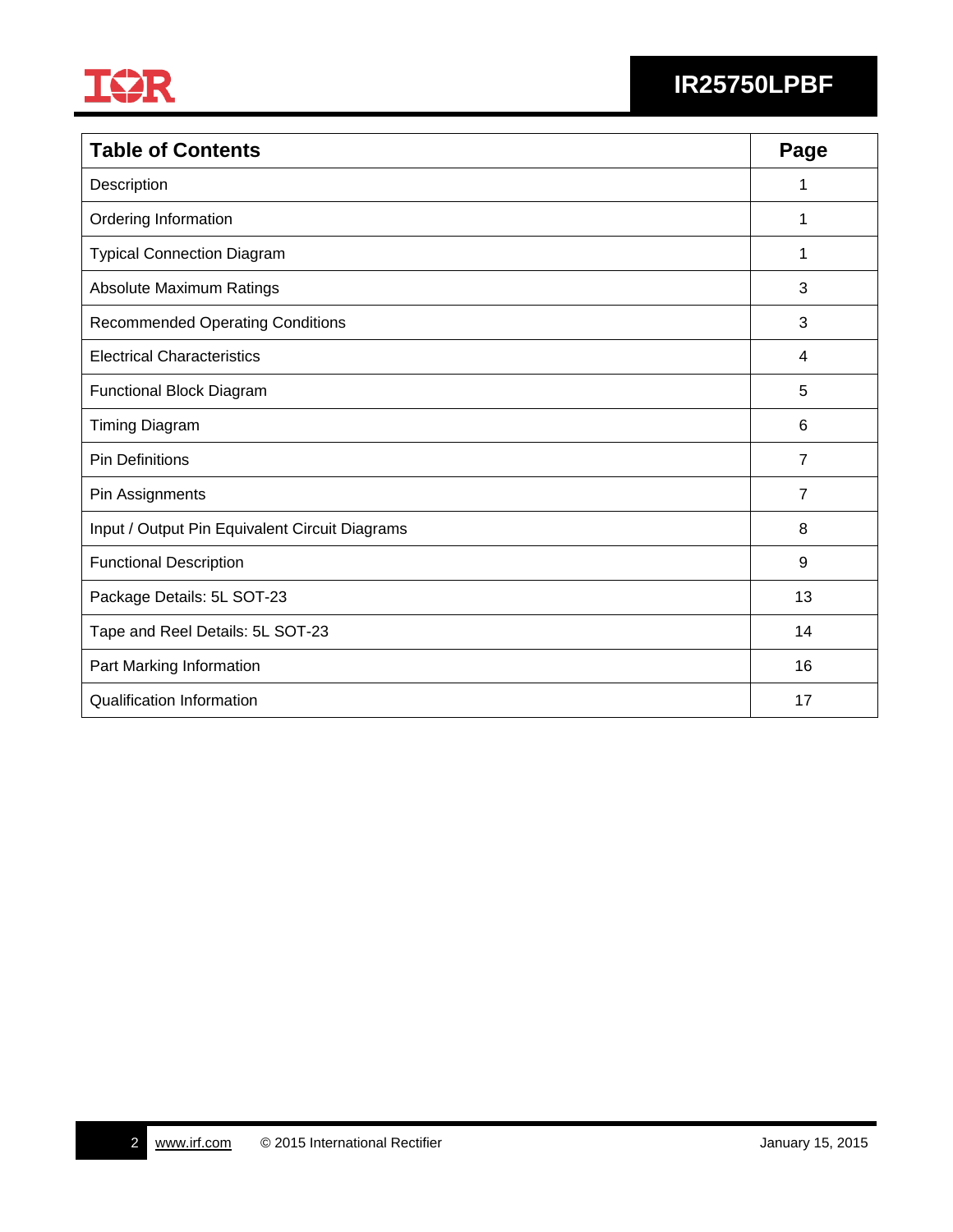

#### **Absolute Maximum Ratings**

Absolute maximum ratings indicate sustained limits beyond which damage to the device may occur. All voltage parameters are absolute voltages referenced to COM, all currents are defined positive into any pin. The thermal resistance and power dissipation ratings are measured under board mounted and still air conditions.

| <b>Symbol</b>           | <b>Definition</b>                          |           | Min                | <b>Max</b>               | <b>Units</b> |
|-------------------------|--------------------------------------------|-----------|--------------------|--------------------------|--------------|
| Vs                      | VS pin voltage                             |           | $-20$ <sup>T</sup> | 625                      |              |
| <b>V</b> GATE           | GATE pin voltage                           |           | $-0.3$             |                          |              |
| $V_{CS}$                | CS pin voltage                             |           |                    | <b>V<sub>CLAMP</sub></b> |              |
| $R\Theta_{JA}$          | Thermal resistance, junction to<br>ambient | 5L SOT-23 |                    | 191                      | °C/W         |
| T」                      | Junction temperature                       |           | -55                | 150                      |              |
| $\mathsf{T}_\mathsf{S}$ | Storage temperature                        |           |                    |                          | °C           |
|                         | IC pin temperature (soldering, 10 seconds) |           |                    | 300                      |              |

† The test condition for the minimum –VS rating is for a pulse width of 1usec. Larger pulse widths will result in a lower –VS voltage rating.

†† This IC contains a 20.8V voltage clamp structure between the GATE and COM pins, and, between the CS and COM pins. Please note that this pin should not be driven by a DC, low impedance power source greater than the VCLAMP specified in the Electrical Characteristics section.

#### **Recommended Operating Conditions**

For proper operation the device should be used within the recommended conditions.

| Symbol        | <b>Definition</b>    | Min        | <b>Max</b>  | <b>Units</b> |
|---------------|----------------------|------------|-------------|--------------|
| Vs            | VS pin voltage       | $-5.0$     | 600         |              |
| <b>V</b> GATE | GATE pin voltage     |            |             |              |
| $\rm V_{CS}$  | CS pin voltage       | <b>COM</b> | $V_{CLAMP}$ |              |
|               | Junction temperature | -40        | 125         | °C           |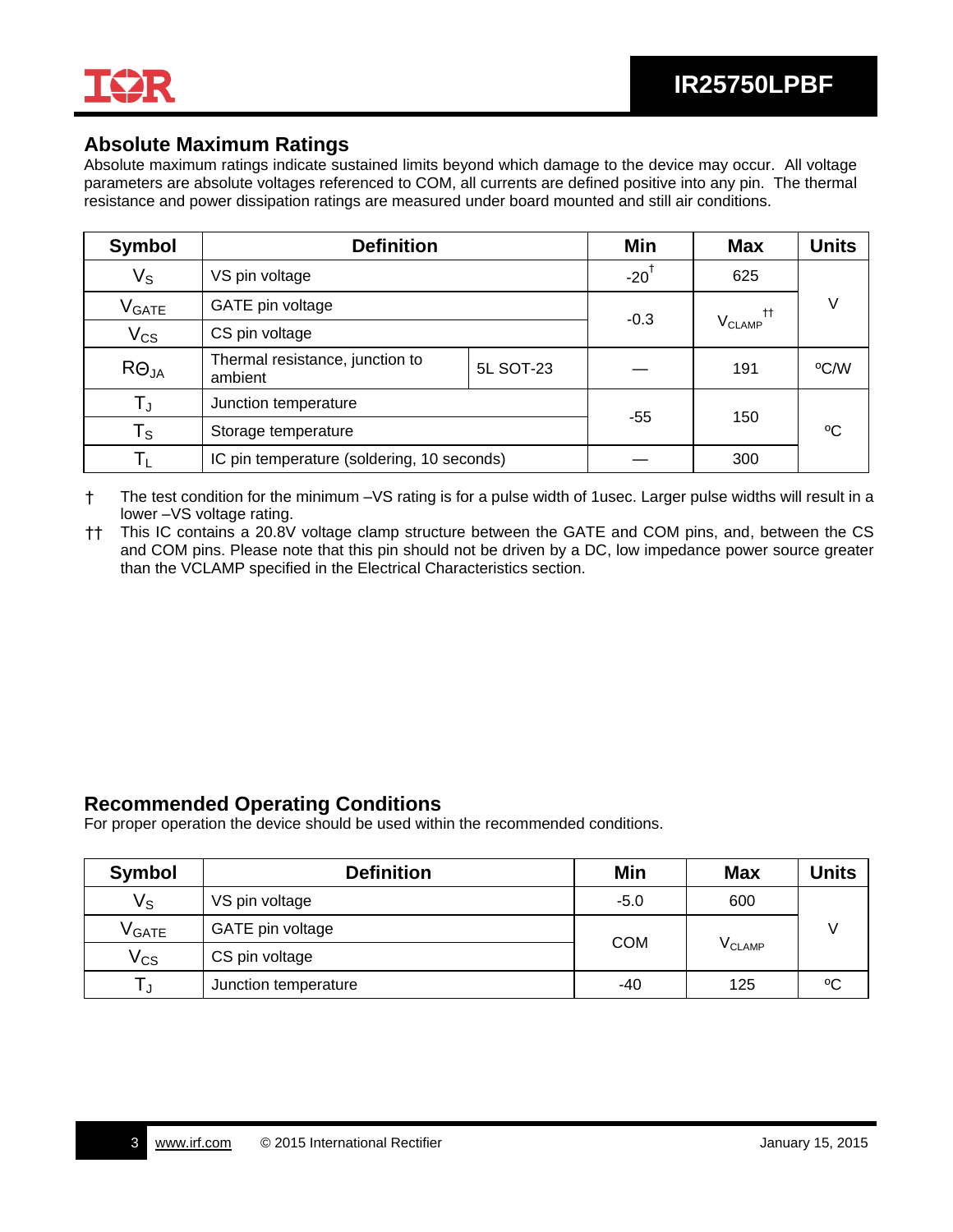

# **Electrical Characteristics**

 $T_A = 25 °C$  unless otherwise specified. All parameters are referenced to COM.

| <b>Symbol</b>                                              | <b>Definition</b>                             | Min  | <b>Typ</b> | <b>Max</b> | <b>Units</b> | <b>Test</b><br><b>Conditions</b>   |  |
|------------------------------------------------------------|-----------------------------------------------|------|------------|------------|--------------|------------------------------------|--|
|                                                            | <b>GATE Pin Characteristics</b>               |      |            |            |              |                                    |  |
| $t_{\text{DLY}}$                                           | GATE-to-CS rising-edge blank delay time       |      | 200        |            | nsec         | $V_{GATE}$ = rising<br>edge        |  |
| V <sub>CLAMP1</sub>                                        | GATE pin internal Zener clamp voltage         | 21.1 | 22.5       | 24.0       | $\vee$       | $I_{GATE} = 1mA$                   |  |
| High-Voltage Switching Node Input (VS Pin) Characteristics |                                               |      |            |            |              |                                    |  |
| $I_{LK}$                                                   | Offset supply leakage current                 |      |            | 50         | μA           | $V_{GATE} = COM$ ,<br>$V_s = 600V$ |  |
| $R_{VS\_CS}$                                               | VS-to-CS 'ON' resistance                      |      | 6.2        |            | kΩ           | $V_{GATE} = 15V$                   |  |
| <b>CS Pin Characteristics</b>                              |                                               |      |            |            |              |                                    |  |
| V <sub>CS_LOW</sub>                                        | CS pin voltage during GATE pin 'low'<br>state |      | <b>COM</b> |            | $\vee$       | $V_{GATE} = COM$                   |  |
| V <sub>CLAMP2</sub>                                        | CS pin internal Zener clamp voltage           |      | 20.8       |            |              | $I_{CS} = 1mA$                     |  |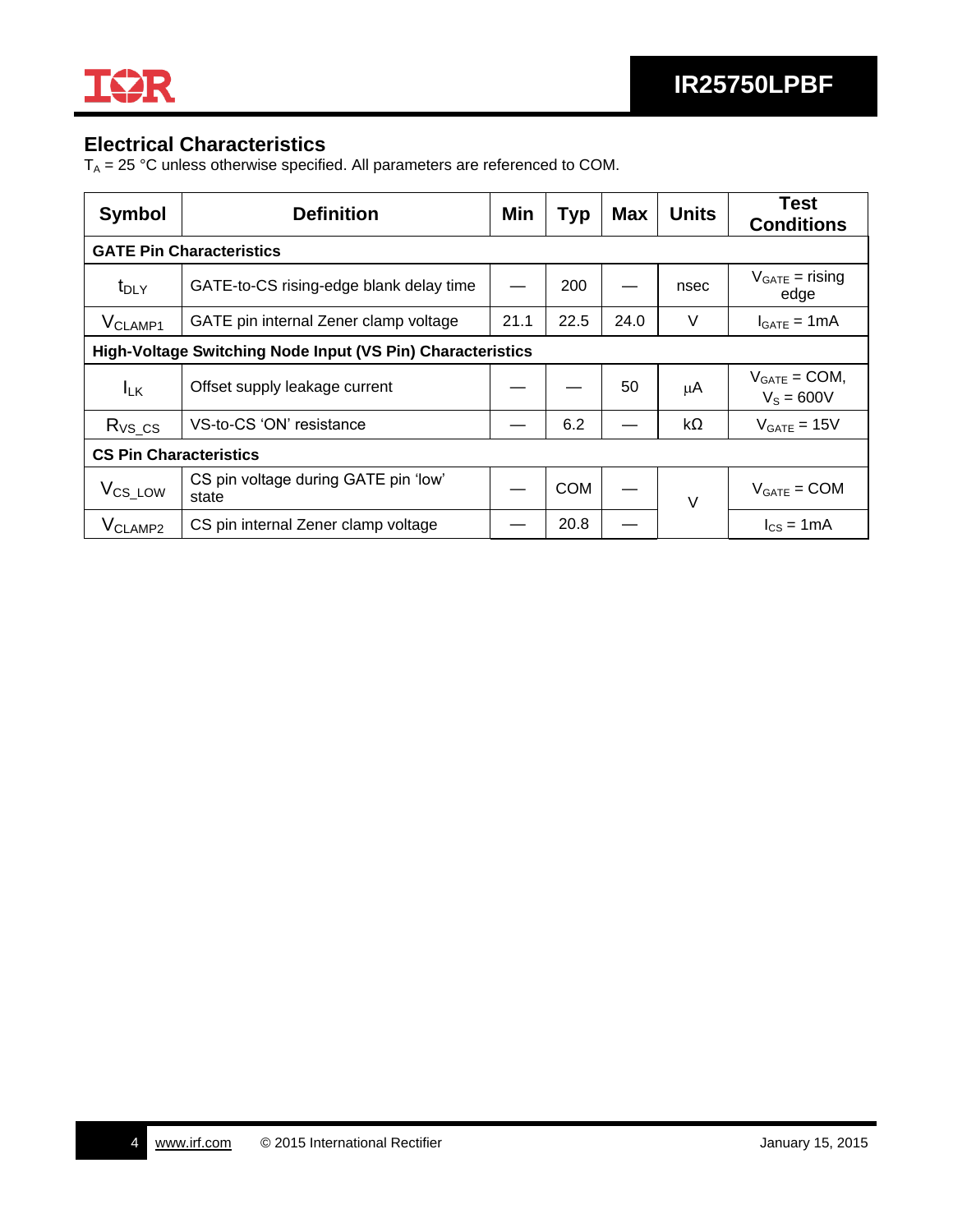

# **Functional Block Diagram**

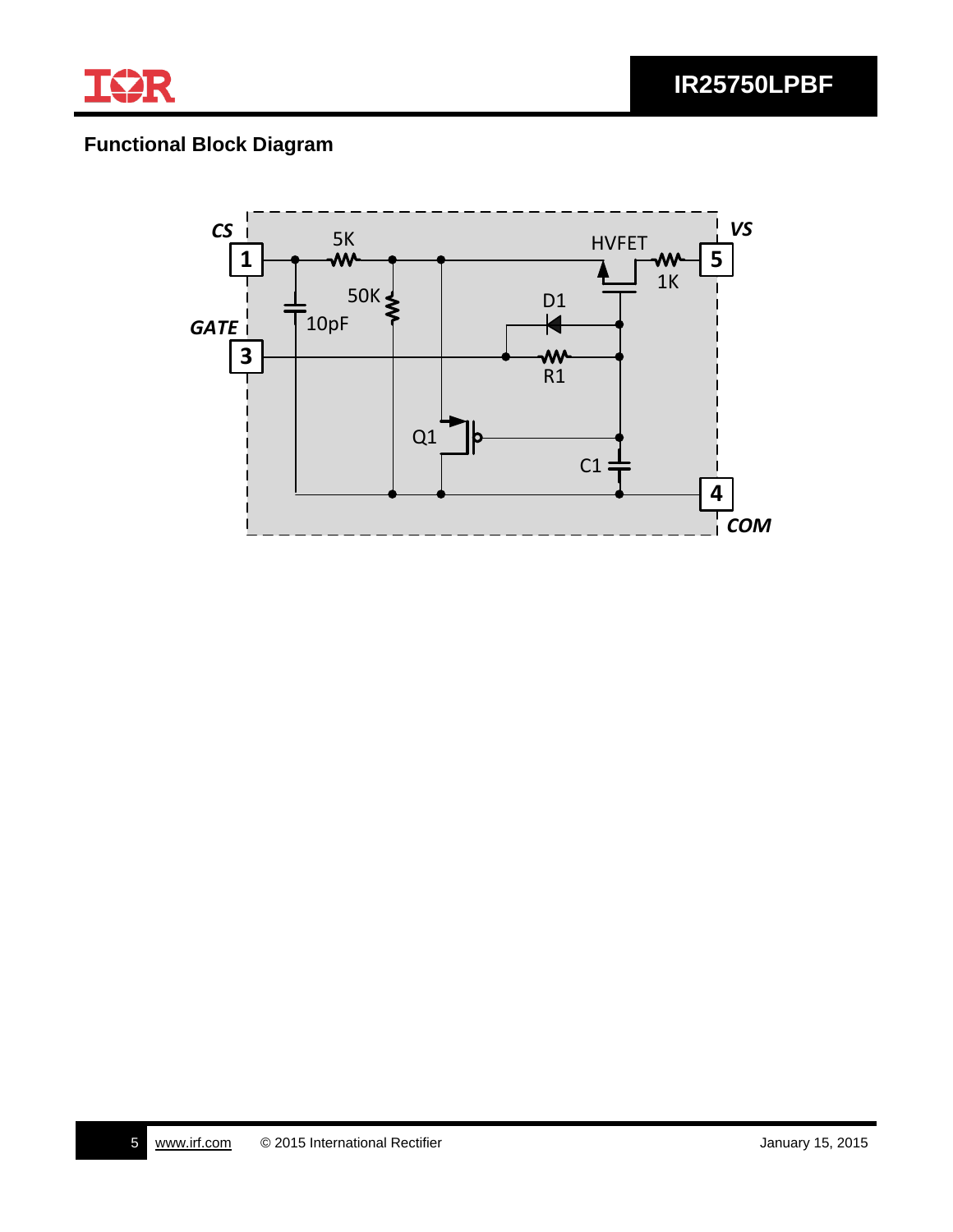

**IR25750LPBF**

# **Timing Diagram**

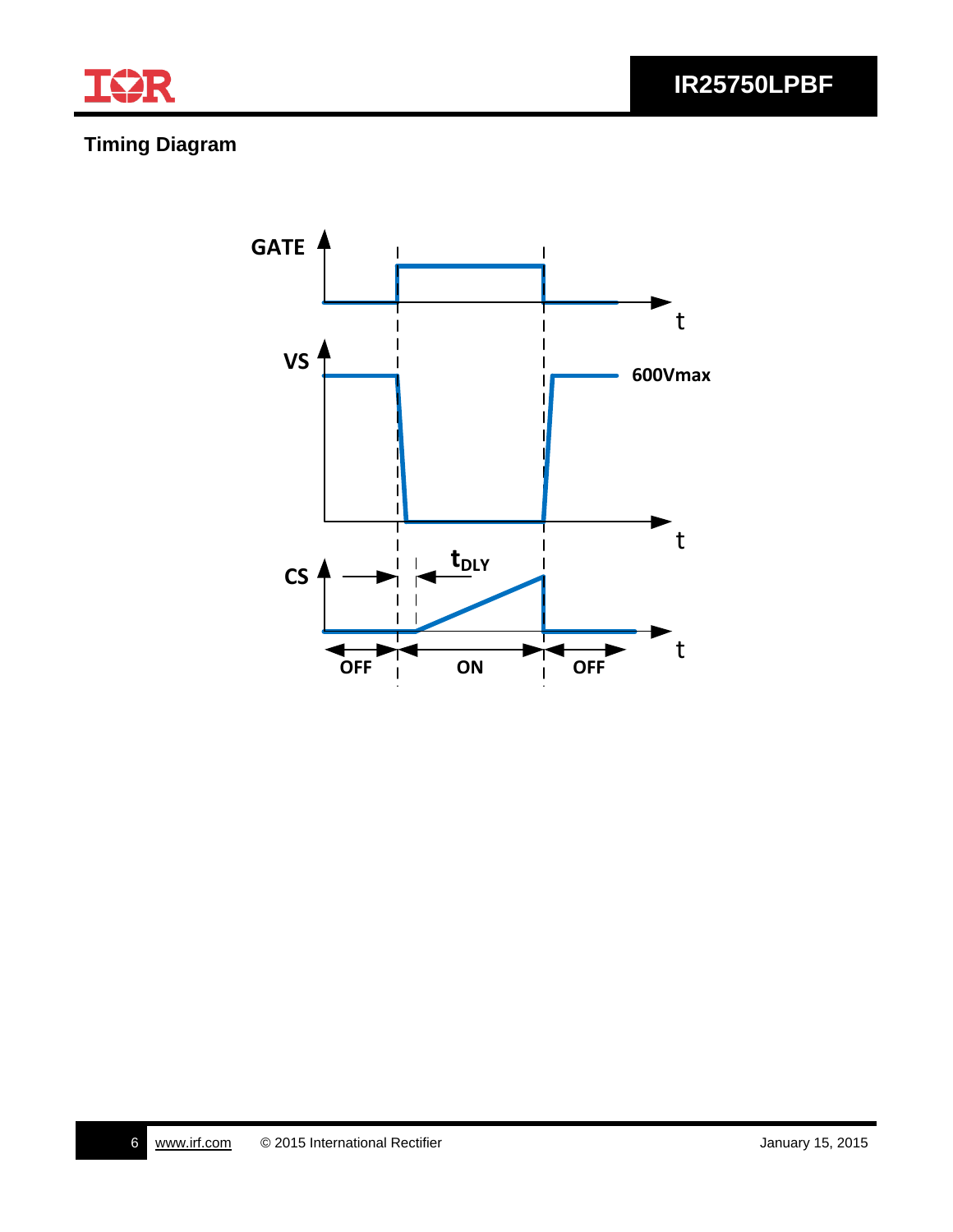

# **Pin Definitions**

| Pin | Symbol        | <b>Description</b>                           |  |  |
|-----|---------------|----------------------------------------------|--|--|
|     | $\mathsf{cs}$ | Current sense output                         |  |  |
| 2   | N/C           | No connect                                   |  |  |
| 3   | <b>GATE</b>   | VCC supply and on/off sync input             |  |  |
| 4   | <b>COM</b>    | IC ground                                    |  |  |
| 5   | VS            | Switch drain or collector input sensing node |  |  |

# **Pin Assignments**

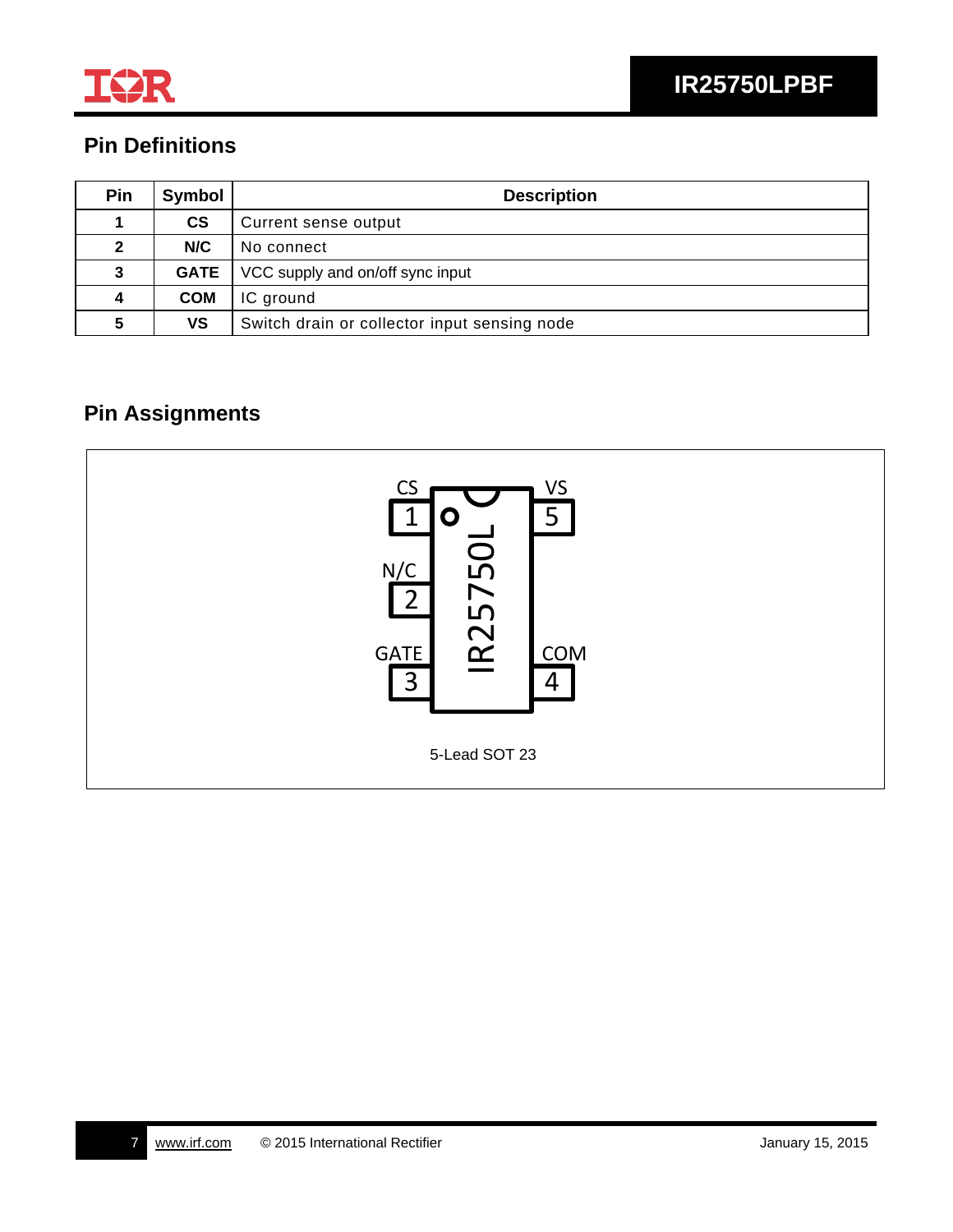

# **Input / Output Pin Equivalent Circuit Diagrams**

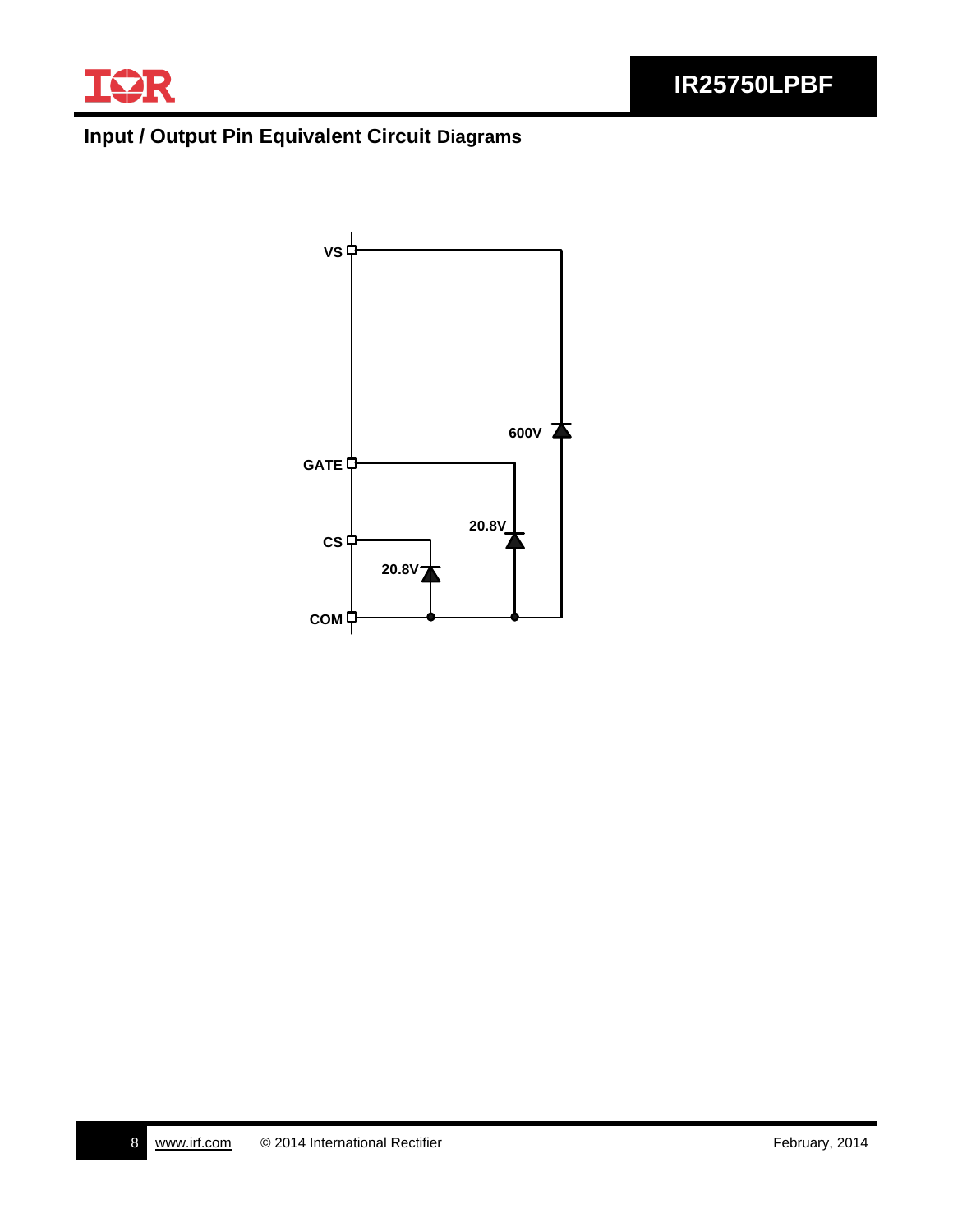

## **Functional Description**

#### **I. General Description**

The IR25750L current sensing circuit eliminates the traditional series-connected sensing resistor and is connected instead in parallel to the power switch. The circuit measures the VDS(on) of the switching power MOSFET or VCE(on) of an IGBT. The IC has four external connection nodes (VS, GATE, CS, COM) and includes (**Figure 1**): a 600V MOSFET (HVFET); an RC-delay circuit (R1, C1, D1); and a PMOS hold-down transistor (Q1). The circuit does not require a VCC supply node and instead utilizes the existing gate drive signal for powering and turning the circuit on and off. During the off-time of the external power switch (M1), the gate drive signal is at COM, the HVFET is off, Q1 is on, and the CS node is held at COM. Since the internal HVFET is off, any high voltage occurring at the drain of the power MOSFET (600Vmax) will be safely blocked by the HVFET from the rest of the low-voltage circuitry. When M1 is turned on by the gate drive signal, the drain voltage of M1 will decrease to a level given by the VDS(on) of M1. After a short delay time (200nsec, typical) set by the internal R-C delay block (R1, C1), the gate voltage of the HVFET rises up and turns the HVFET on. Q1 turns off, therefore releasing the CS output pin. The VDS(on) of M1 is then transmitted from the VS pin, through the HVFET, to the CS output pin. There is an internal voltage divider formed by a 1Kohm resistor at the VS pin, the RDS(on) of the HVFET (0.2Kohm), and a 50Kohm resistor from the source of HVFET to COM. The ratio of this resistor divider is approximately unity (50/51.2), resulting an excellent matching from the VS pin to the CS pin. A small series R-C filter (5K and 10pF) also exists at the CS pin to help suppress high-frequency noise. Also, important to note, to avoid internal high-voltage damage to the IC, the IR25750L must always turn on after a slight delay from M1 (as set by the internal 200nsec delay block). To ensure this delay, the gate resistor (RGATE) must be placed *before* the GATE pin of the IR25750L and the gate of M1. The GATE pin of the IR25750L and the gate of M1 are then connected together to form a single gate node.

When the gate drive signal of M1 goes low again, M1 turns off, and the gate of the HVFET gets discharged quickly through D1. The HVFET turns off again and blocks any high voltage occurring at the drain of M1. The CS output pin is then held at COM again through Q1. Assuming the drain of M1 is a typical high-voltage switching node that is connected to an inductor, the voltage signal produced at the CS output node will be the same sawtooth waveform that would result from using a traditional current sensing resistor placed at the source of M1 (**Figure 2**). The CS output pin can then be connected to a comparator circuit or used for any other desired current-sensing functions of a PWM controller or MCU circuit.



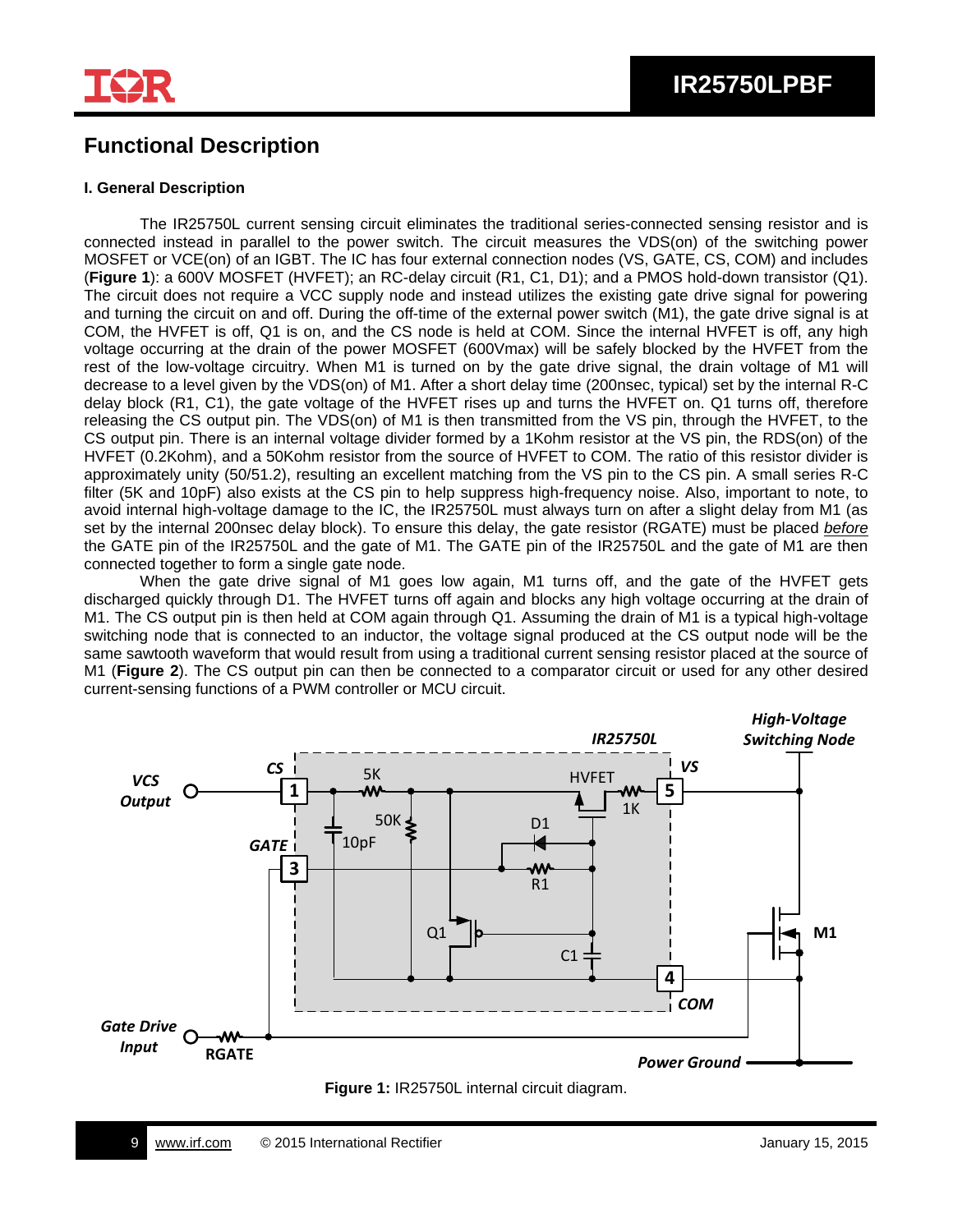

**Figure 2:** IR25750L timing diagram.

#### **II. PCB Layout Guidelines**

Since no VCC node is required for this circuit, the pcb layout becomes very simple to design (**Figure 3**). The IR25750L can be placed conveniently next to the power MOSFET or IGBT and connected easily to the existing pcb traces that are already used for the power switch (GATE, DRAIN, SOURCE). Only the CS trace needs to be routed back to the main PWM controller or MCU of the power supply circuit. Also, important to note, the power ground of the switching circuit must be separate from the COM connection of the IR25750L. The COM pin of the IR25750L should be connected to the source of the power MOSFET with a *single trace only*, and, the power ground *should not* be routed through the COM pin of the IR25750L.

A typical pcb layout is also shown for a DirectFET footprint (**Figure 4**). Again, the IR25750L can be placed directly next to the MOSFET and connected to the existing traces.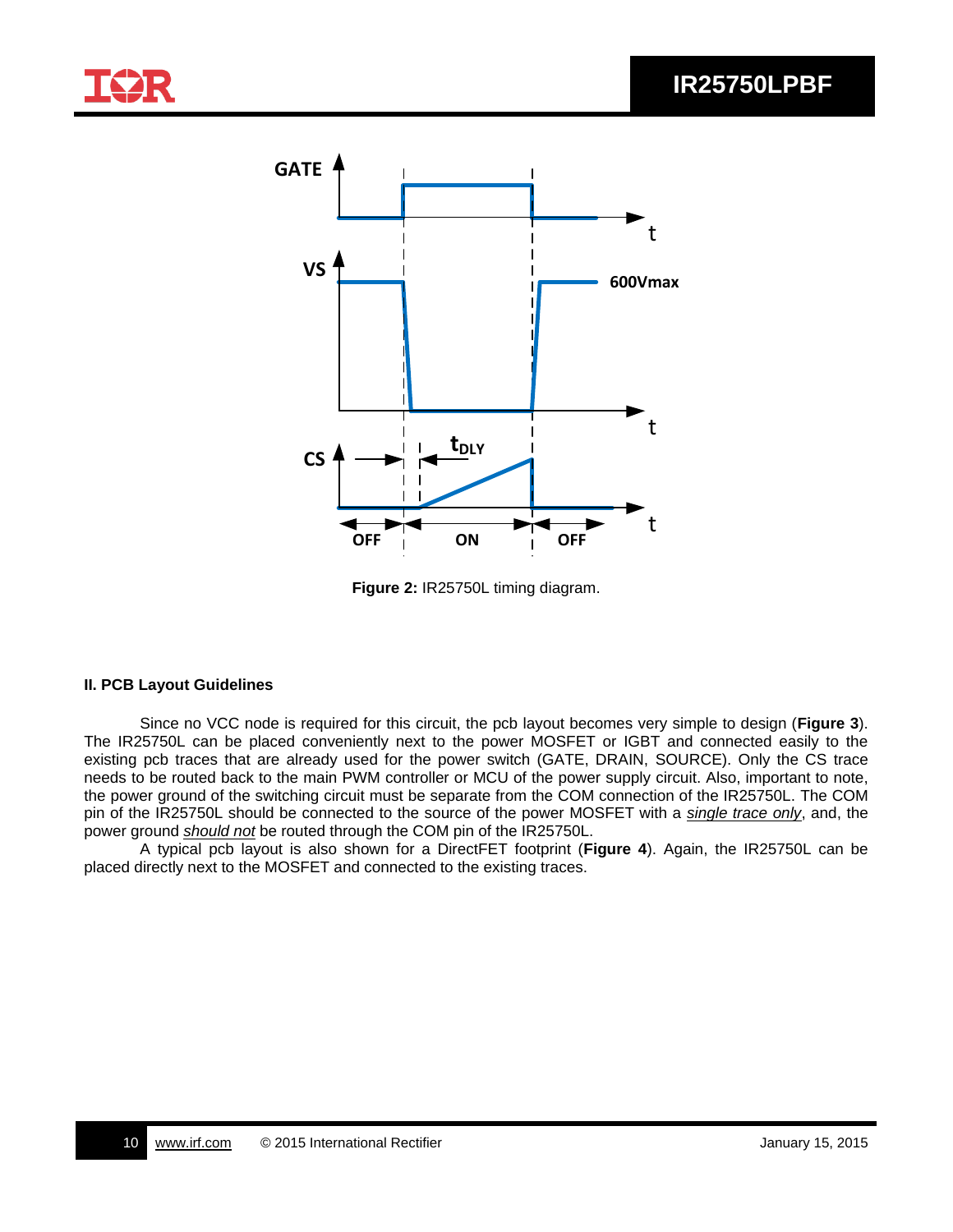

# **IR25750LPBF**



**Figure 3:** IR25750L typical pcb surface-mount layout (DPAK or D2PAK MOSFET or IGBT).



**Figure 4:** IR25750L typical pcb surface-mount layout (DirectFET).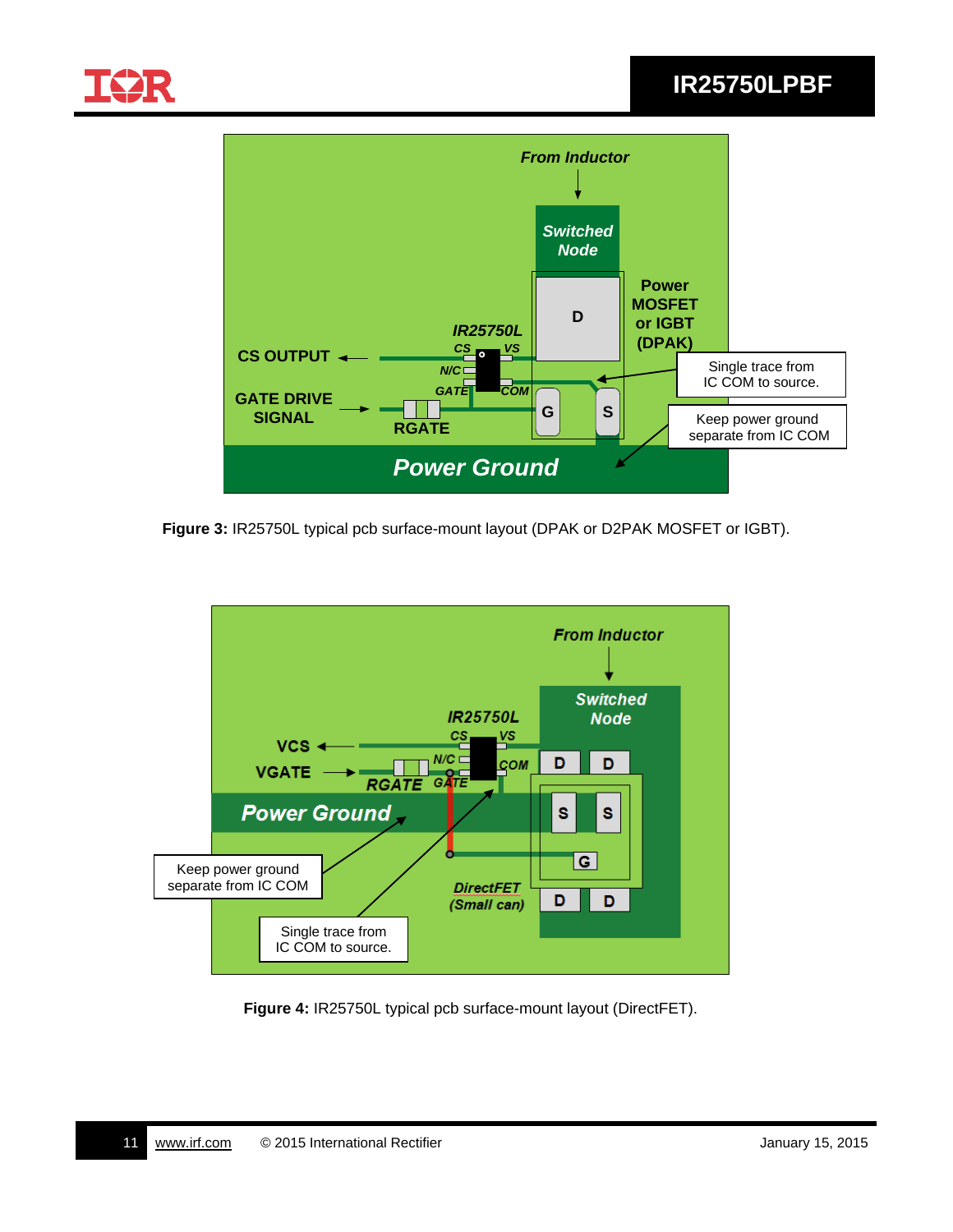

#### **III. Current Sensing Functionality**

With the IR25750L connected properly in a switching circuit application, the waveforms (**Figure 4**) show the functionality of the circuit and the desired current sense signal at the CS pin. Compared to the conventional resistor sensing method, both methods match the actual current shape and both exhibit noise spikes due to switching. Proper filtering or digital blanking of the final PWM or MCU current sensing circuit will easily ignore these noise spikes to prevent any false triggering.



**Figure 4:** IR25750L switching waveforms vs. resistor method (green=IDRAIN, red=VCS, blue=GATE). (RCS=0.21 ohms, RDS(on)=0.18 ohms)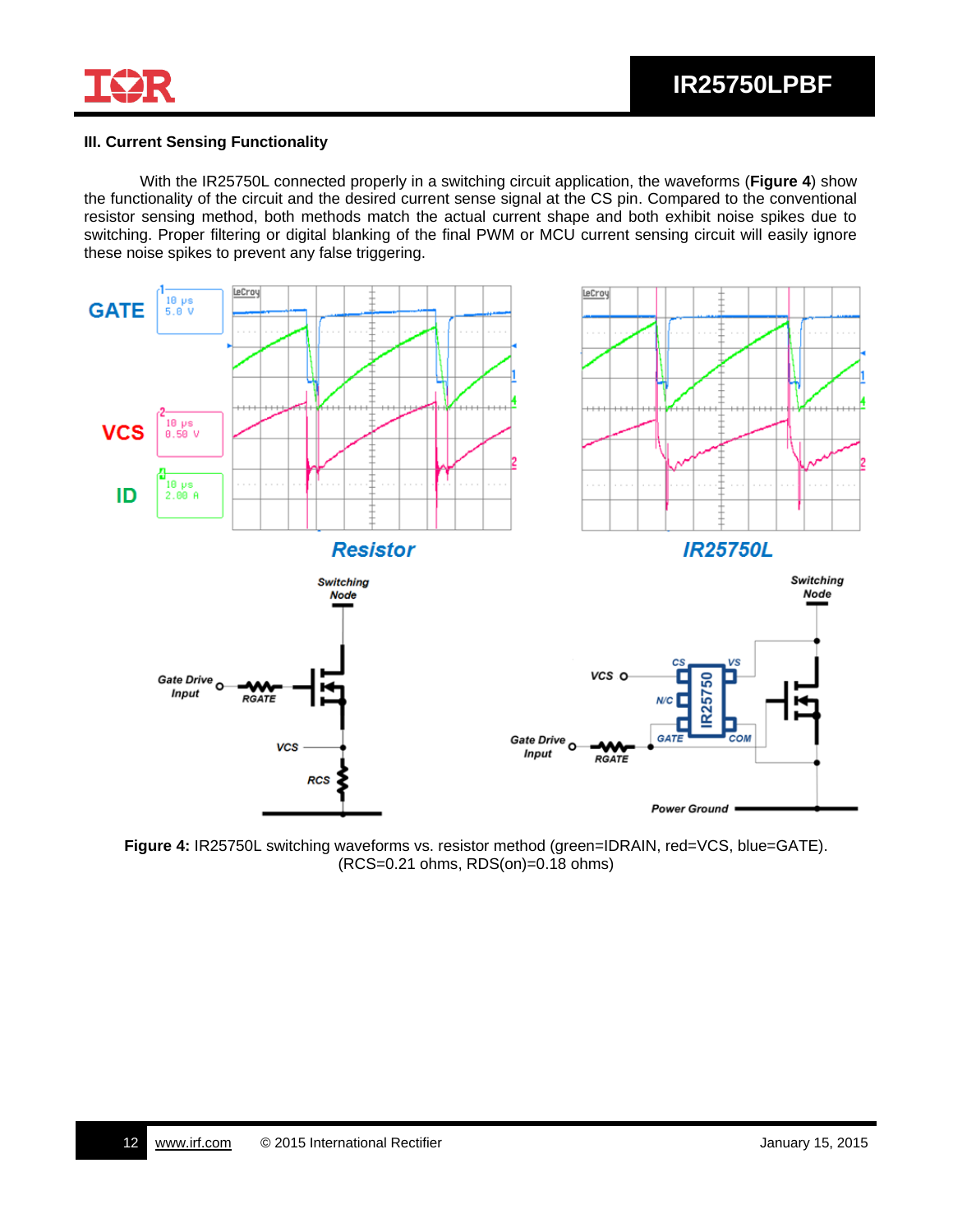

# **Package Details: 5L SOT-23**





| <b>SYMBOL</b> | <b>MIN</b> | MAX  |  |  |
|---------------|------------|------|--|--|
| А             | 0.90       | 1.45 |  |  |
| A1            | 0.00       | 0.15 |  |  |
| A2            | 0.90       | 1 30 |  |  |
| В             | 0.25       | 0.50 |  |  |
| С             | 0.09       | 0.20 |  |  |
| D             | 2.80       | 3.00 |  |  |
| F             | 2.60       | 3.00 |  |  |
| F1            | 1.50       | 1.75 |  |  |
| e             | 0.95 REF   |      |  |  |
| e1            | 1.90 REF   |      |  |  |
|               | 0.35       | 0.55 |  |  |
| α             | ſR         | 108  |  |  |

NOTE: ALL MEASUREMENTS ARE IN MILLIMETERS.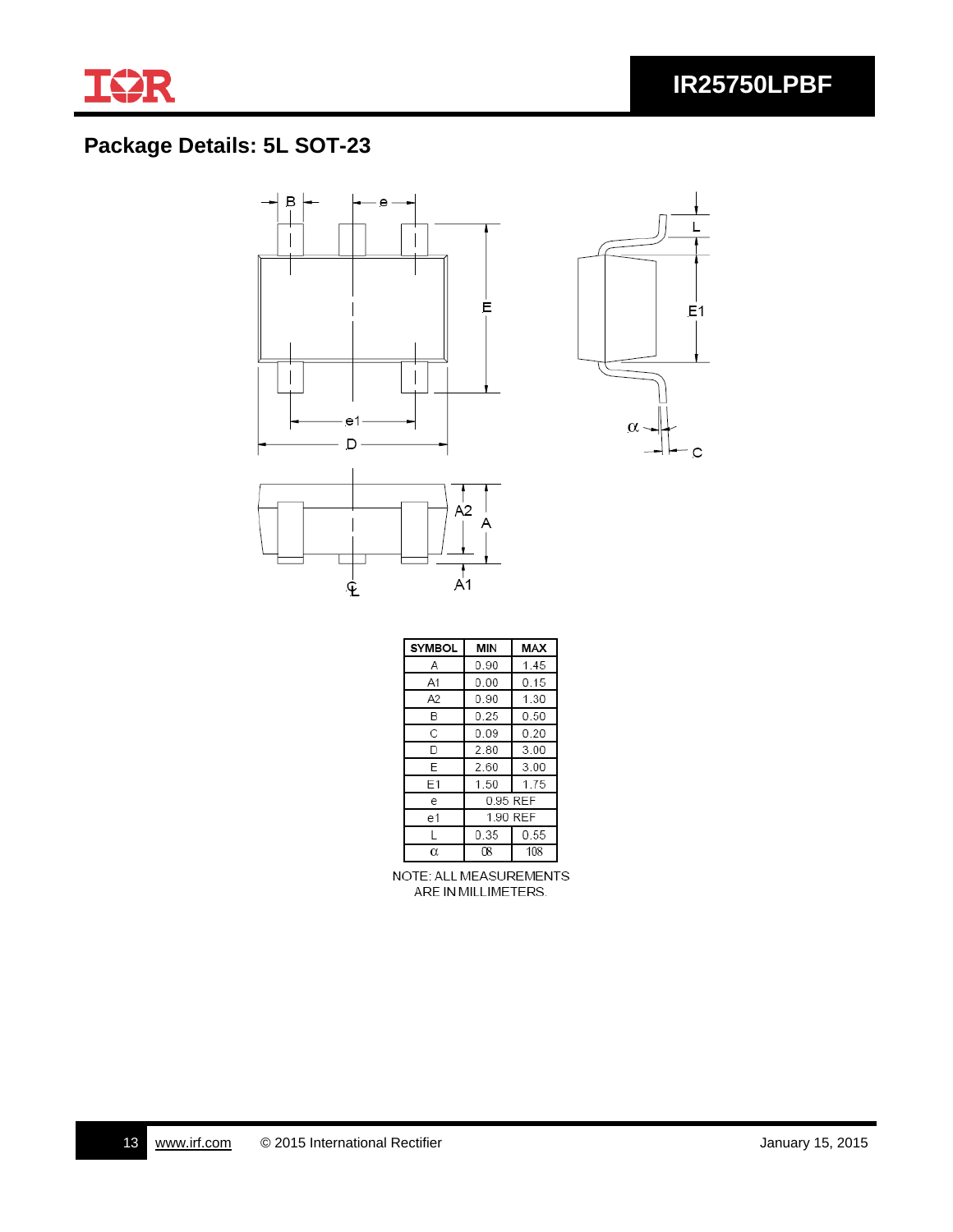

# **Tape and Reel Details: 5L SOT-23**



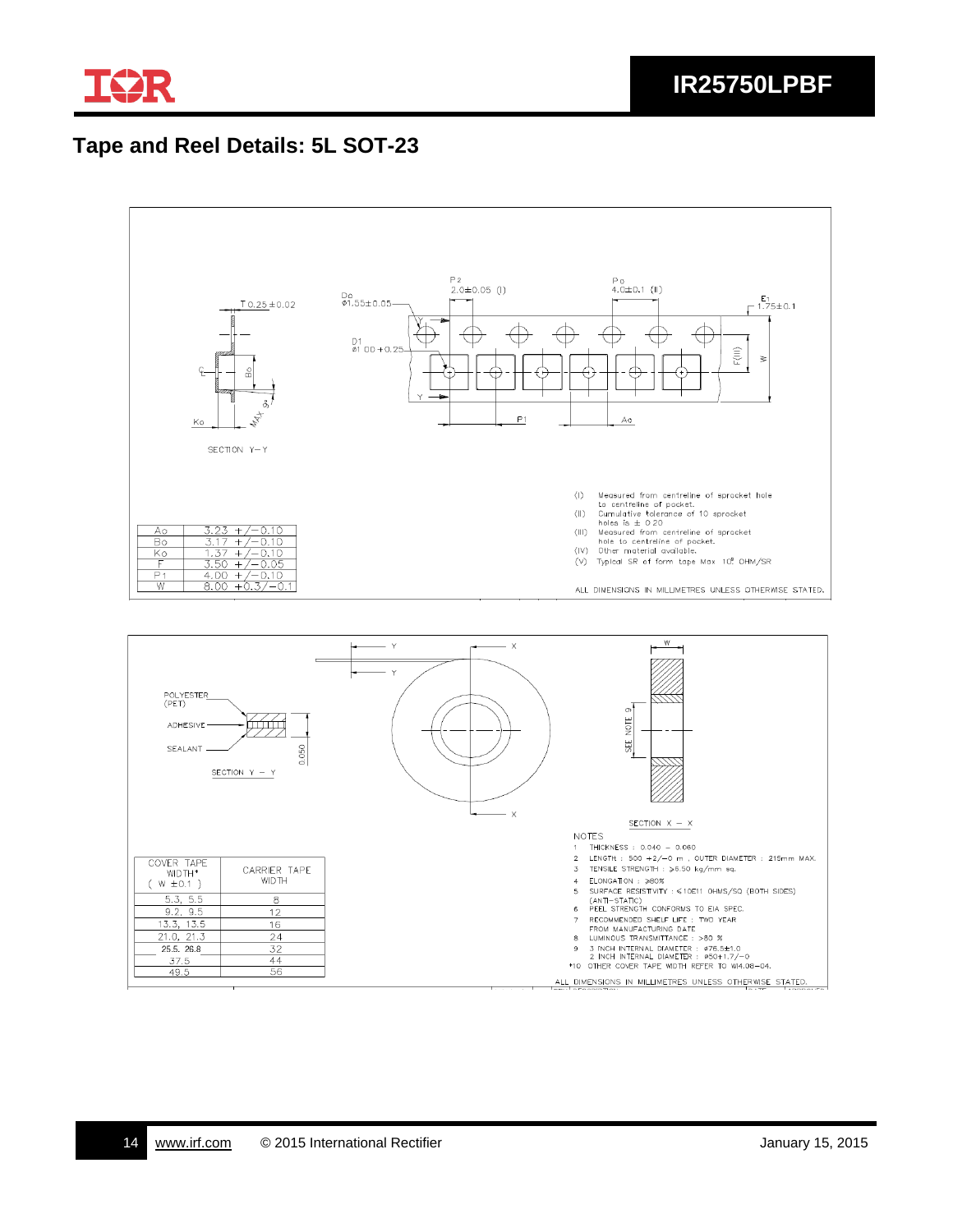

# **Tape and Reel Details: 5L SOT-23**

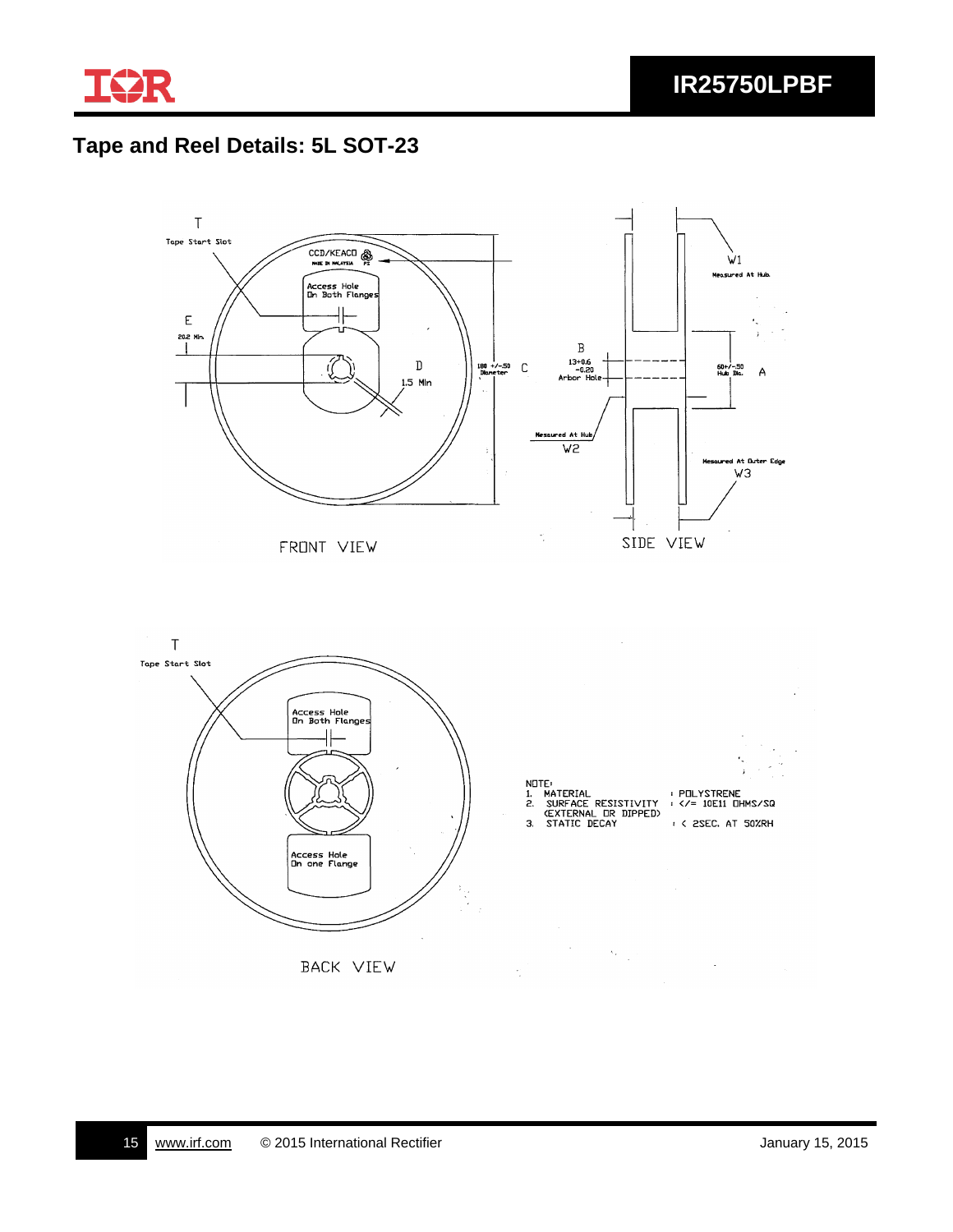

# **Part Marking Information: 5L SOT-23**

#### **Top Marking**



## **Bottom Marking**